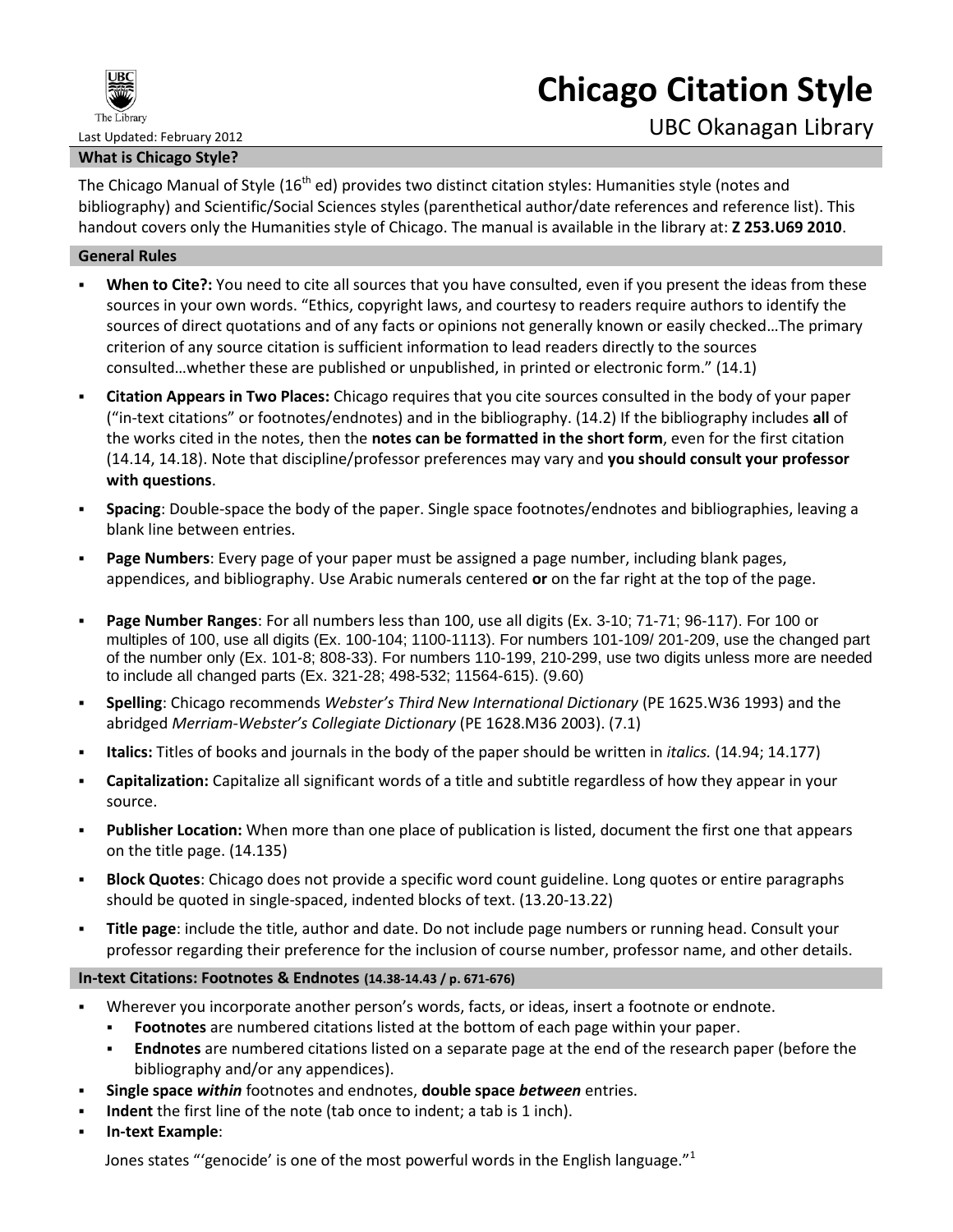- If the bibliography includes **all** of the works cited in the notes, then the **notes can be formatted in the short form**, even for the first citation. (14.14, 14.18)
- **Instructions:** In MS Word 2010, under the "References" tab, insert a footnote or endnote. MS Word will automatically make in-text citations into superscript and properly number footnotes/endnotes to correspond.

### **In-text Citations: Shortened Citations (14.24-14.31 / p. 667-670)**

- A. If the bibliography includes **all** of the works cited in the notes, then the **notes can be formatted in the short form**, even for the first citation. (14.14, 14.18)
- B. If you do **not** have a bibliography or if you have only a selected bibliography, then you must provide full details of the citation in the notes. (14.14)
	- The **first time you cite** a resource, it must be cited in full with the following information: author/s, title, place of publication, name of publisher, and page number/s of the cited reference. **Example:**

1. Adam Jones, *Crimes Against Humanity: A Beginner's Guide* (Oxford: Oneworld Publications, 2008), 156.

 **Short form notes/ Subsequent notes** may be shortened to include: author's last name, abbreviated title, and the appropriate page number/s (14.24-14.29). **Example:**

2. Jones, *Crimes*, 97.

 **Ibid** – If you cite the exact same resource multiple times, one immediately after the other, you can replace the normal note format with 'Ibid' (*Ibid means: in the same place*) and the page number/s. (14.29) **Example:**

3. Ibid., 121.

#### **Bibliography (14.56-14.67 / p. 684-692) \*\*See Sample Bibliography at end of this guide.**

- The bibliography appears at the **end of your paper** it is a list of all sources cited within your paper. If you have a bibliography, use the **short form of the notes** throughout your paper.
- List entries in **alphabetical order** according to the **authors' last names**. If no author is provided, then use the title instead; note that the words *the*, *a*, or *an* are ignored.
- **Single space each entry** in the bibliography and **double space between entries**.
- **Indent** the second and subsequent lines of the entry (tab once to indent).
- If you have multiple entries by the **same author**, replace the author's name in second and subsequent entries with a **3-em dash**, followed by a period. **Example:**

Jones, Adam. *Crimes Against Humanity: A Beginner's Guide*. Oxford: Oneworld Publications, 2008.

—. *Gender Inclusive: Essays on Violence, Men, and Feminist International Relations*. New York: Routledge, 2009.

#### **Common Abbreviations (14.87-14.88 / p. 699-700)**

When books have editors, translators, or compilers, the following abbreviations are used:

One editor – ed.

Translators – trans.

Two or more editors – eds.

Compilers – comp.

For editions of books other than the first, the edition number (or description) and the abbreviation "ed." are placed after the book's title in all notes and bibliographic citations. (14.118-14.120)

- 
- Second edition 2nd ed. **Revised edition 2nd ed. Revised edition rev.ed.**

Days and months can be spelled out or abbreviated; they must be used consistently. (10.38-10.42, 14.235)

#### **Need Citation Help?**

- 1. Ask your question at the Library Information Desk
- 2. Call the Library Information Desk at 250-807-9128
- 3. Ask a librarian through online chat service AskAway linked from the Okanagan Library website
- 4. Additional examples of Chicago Style are available at: http://www.chicagomanualofstyle.org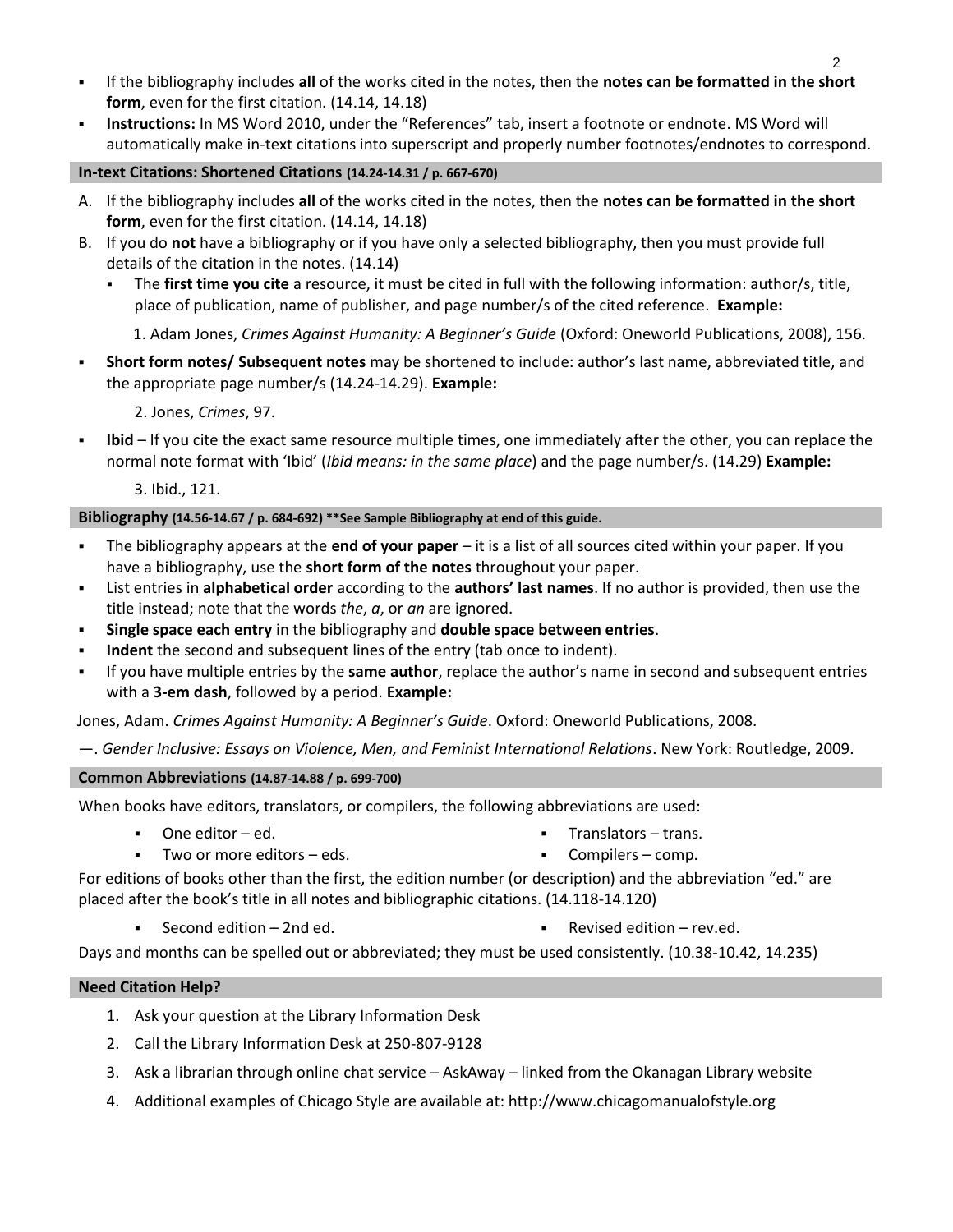|                   | Book - One Author / E-Book Example (Book: 14.75 / p. 695) (E-Book: 14.167 / p. 727)                                                                                                                                                                                                                                                                                                                                                                                                          |
|-------------------|----------------------------------------------------------------------------------------------------------------------------------------------------------------------------------------------------------------------------------------------------------------------------------------------------------------------------------------------------------------------------------------------------------------------------------------------------------------------------------------------|
| Note              | 1. Adam Jones, Genocide: A Comprehensive Introduction (London: Routledge, 2006), 112,<br>http://www.myilibrary.com?id=54893.                                                                                                                                                                                                                                                                                                                                                                 |
| <b>Short Note</b> | 1. Jones, Genocide, 112.                                                                                                                                                                                                                                                                                                                                                                                                                                                                     |
| Bibliography      | Jones, Adam. Genocide: A Comprehensive Introduction. London: Routledge, 2006.<br>http://www.myilibrary.com?id=54893.                                                                                                                                                                                                                                                                                                                                                                         |
| Comments          | Notes: the author's name is ordered normally: first name last name. Bibliography: the author's<br>٠<br>name is inverted: last name, first name.<br>For an E-book, the citation is includes a DOI or URL at the end of the citation. For a print book<br>٠<br>the citation is the same, except that the DOI or URL is omitted.<br>If an e-book has section headings (ex. "Introduction") rather than page numbers, replace the<br>٠<br>page number(s) with the section heading in quotations. |
|                   | Book - Two or Three Authors or Editors / E-Book Example (Book: 14.76 / p. 695-696) (E-Book: 14.167 / p. 727)                                                                                                                                                                                                                                                                                                                                                                                 |
| Note              | 2. Heinz H. Bauschke and Patrick L. Combettes, Convex Analysis and Monotone Operator<br>Theory in Hilbert Spaces (New York: Springer, 2011), 42, doi:10.1007/978-1-4419-9467-7.                                                                                                                                                                                                                                                                                                              |
| <b>Short Note</b> | 2. Bauschke and Combettes, Convex Analysis and Monotone, 42.                                                                                                                                                                                                                                                                                                                                                                                                                                 |
| Bibliography      | Bauschke, Heinz H. and Patrick L. Combettes. Convex Analysis and Monotone Operator Theory in<br>Hilbert Spaces. New York: Springer, 2011. doi:10.1007/978-1-4419-9467-7.                                                                                                                                                                                                                                                                                                                     |
| Comments          | Bibliography: if two or three authors/editors are listed, only the first author's name is inverted.<br>٠<br>Select the order the author's names based on how they appear on the title page.<br>٠<br>Use 'and', not an ampersand '&'.<br>٠                                                                                                                                                                                                                                                    |
|                   | For three authors, the conjunction 'and' following a comma is used before the last author's<br>٠                                                                                                                                                                                                                                                                                                                                                                                             |
|                   | name (Example: Smith, Heather, James Hudson, and Marjorie Talbot).                                                                                                                                                                                                                                                                                                                                                                                                                           |
|                   | Book - Four to Ten Authors or Editors (14.76 / p. 695-696)                                                                                                                                                                                                                                                                                                                                                                                                                                   |
| Note              | 3. Sara Ahmed et al., eds., Uprootings/ Regroundings: Questions of Home and Migration<br>(New York: Berg, 2003), 9.                                                                                                                                                                                                                                                                                                                                                                          |
| <b>Short Note</b> | 3. Ahmed et al., Uprootings/Regroundings, 9.                                                                                                                                                                                                                                                                                                                                                                                                                                                 |
| Bibliography      | Ahmed, Sara, Claudia Castañeda, Anne-Marie Fortier, and Mimi Sheller, editors. Uprootings/<br>Regroundings: Questions of Home and Migration. New York: Berg, 2003.                                                                                                                                                                                                                                                                                                                           |
| Comments          | Notes: the first author's name is listed and subsequent names are replaced by 'et al.'.<br>٠<br>Bibliography: all author's names are fully cited, unless there are more than ten.<br>٠<br>If more than ten authors are listed, include only the first seven in a bibliography and replace<br>٠<br>the rest of the names with 'et al.'                                                                                                                                                        |
|                   | Book - Editor, Translator, Compiler in Addition to Author (14.88 / p. 700)                                                                                                                                                                                                                                                                                                                                                                                                                   |
| Note              | 4. Gabriel García Márquez, One Hundred Years of Solitude, trans. Gregory Rabassa (New<br>York: Harper & Row, 1970), 234-44.                                                                                                                                                                                                                                                                                                                                                                  |
| <b>Short Note</b> | 4. Garcia Márquez, One Hundred Years, 234-44.                                                                                                                                                                                                                                                                                                                                                                                                                                                |
| Bibliography      | Garcia Márquez, Gabriel. One Hundred Years of Solitude. Translated by Gregory Rabassa. New York:<br>Harper & Row, 1970.                                                                                                                                                                                                                                                                                                                                                                      |

3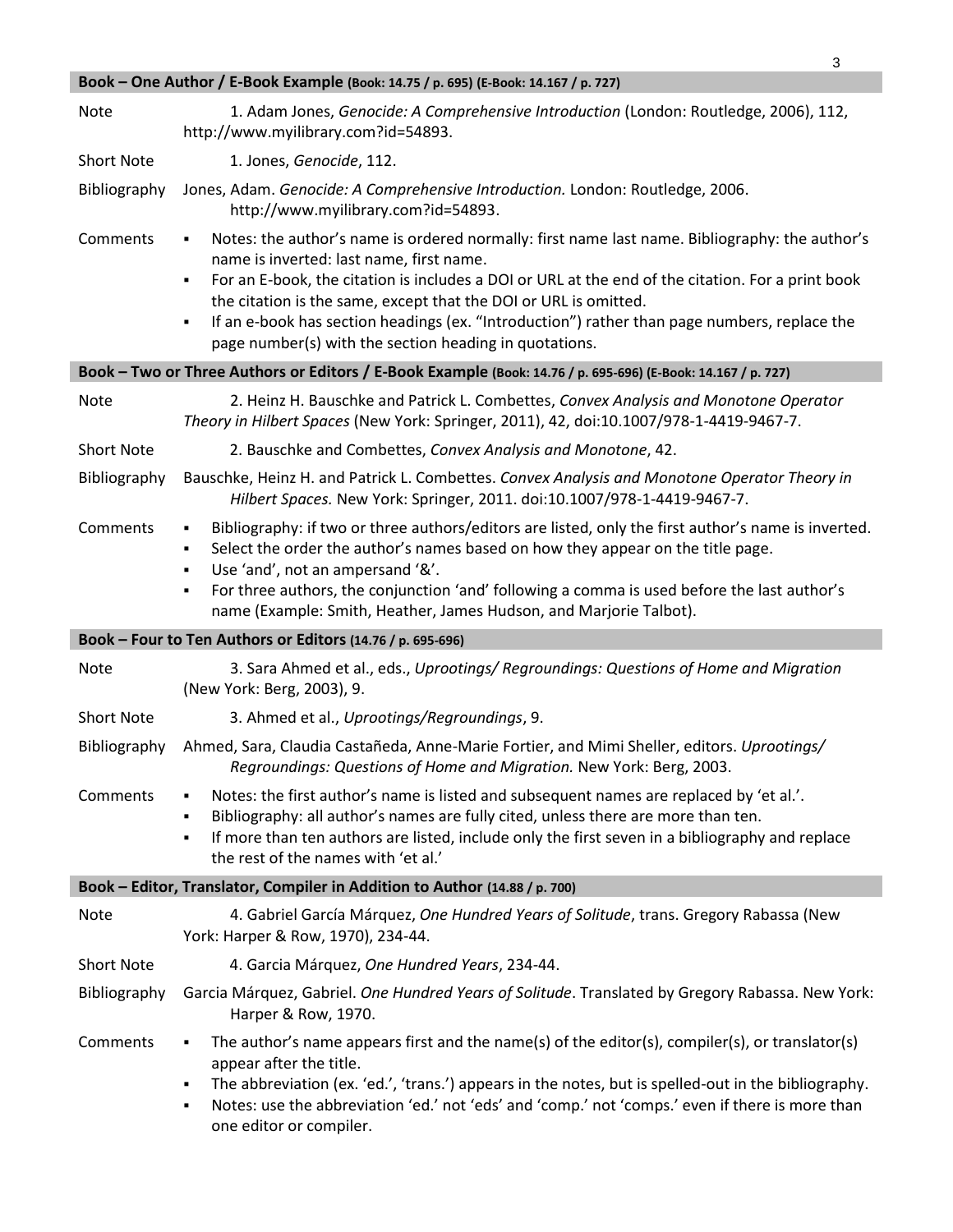# **Book Chapter – Anthology or Compilation (14.112 / p. 708)**

| Note                                                              | 5. Onesimo Teotonio Almeida, "Value Conflicts and Cultural Adjustment in North America,"<br>in The Portuguese in Canada: Diasporic Challenges and Adjustment, 2 <sup>nd</sup> ed., ed. Carlos Teixeira and<br>Victor M.P. Da Rosa (Toronto: University of Toronto Press, 2009), 257.                                                                                                                                                                                                                                                                                                                                                                                                                                                  |  |  |
|-------------------------------------------------------------------|---------------------------------------------------------------------------------------------------------------------------------------------------------------------------------------------------------------------------------------------------------------------------------------------------------------------------------------------------------------------------------------------------------------------------------------------------------------------------------------------------------------------------------------------------------------------------------------------------------------------------------------------------------------------------------------------------------------------------------------|--|--|
| <b>Short Note</b>                                                 | 5. Onesimo, "Value Conflicts," 257.                                                                                                                                                                                                                                                                                                                                                                                                                                                                                                                                                                                                                                                                                                   |  |  |
| Bibliography                                                      | Almeida, Onesimo Teotonio. "Value Conflicts and Cultural Adjustment in North America." In The<br>Portuguese in Canada: Diasporic Challenges and Adjustment, 2 <sup>nd</sup> ed., edited by Carlos<br>Teixeira and Victor M.P. Da Rosa, 255-68. Toronto: University of Toronto Press, 2009.                                                                                                                                                                                                                                                                                                                                                                                                                                            |  |  |
| Comments                                                          | Notes: Author of chapter, chapter title in quotation marks, 'in', title of book, editor(s), page<br>٠<br>number being cited, publication place, publisher, year published.<br>Bibliography: Author of chapter, chapter title in quotation marks, period, 'In', title of book,<br>٠<br>editor(s), page range of chapter, place of publication, publisher, year published.                                                                                                                                                                                                                                                                                                                                                              |  |  |
|                                                                   | Journal Article - Print and Online (14.170-14.198 / p. 728-738)                                                                                                                                                                                                                                                                                                                                                                                                                                                                                                                                                                                                                                                                       |  |  |
| Note                                                              | 6. H.B. McCullough, "Critique of the Report of the Panel on United Nations Peace<br>Operations," Pepperdine Law Review 29, no. 1 (2001): 16, http://heinonline.org/HOL/<br>Page?collection=journals&handle=hein.journals/pepplr29&id=25.                                                                                                                                                                                                                                                                                                                                                                                                                                                                                              |  |  |
|                                                                   | 7. James F. Rochlin, "Latin America's Left Turn and the New Strategic Landscape: The Case of<br>Bolivia," Third World Quarterly 28, no. 7 (2007): 1331-33, doi:10.1080/01436590701591838.                                                                                                                                                                                                                                                                                                                                                                                                                                                                                                                                             |  |  |
| <b>Short Note</b>                                                 | 6. McCullough, "Critique of the Report," 16.                                                                                                                                                                                                                                                                                                                                                                                                                                                                                                                                                                                                                                                                                          |  |  |
|                                                                   | 7. Rochlin, "Latin America's Left Turn," 1331-33.                                                                                                                                                                                                                                                                                                                                                                                                                                                                                                                                                                                                                                                                                     |  |  |
| Bibliography                                                      | McCullough, H.B. "Critique of the Report of the Panel on United Nations Peace Operations."<br>Pepperdine Law Review 29, no. 1 (2001): 15-32. http://heinonline.org/HOL/<br>Page?collection=journals&handle=hein.journals/pepplr29&id=25.                                                                                                                                                                                                                                                                                                                                                                                                                                                                                              |  |  |
|                                                                   | Rochlin, James F. "Latin America's Left Turn and the New Strategic Landscape: The Case of Bolivia."<br>Third World Quarterly 28, no. 7 (2007): 1327-42. doi:10.1080/01436590701591838.                                                                                                                                                                                                                                                                                                                                                                                                                                                                                                                                                |  |  |
| Comments                                                          | If a print journal article is cited, the citation is the same as for an online article except that<br>٠<br>there will be no URL or DOI.<br>In a note refer to the exact page(s) being cited. In the bibliography provide the entire page<br>range of the article.<br>If a DOI is available, it is preferable to a URL. If using a URL, look for the most stable link<br>available, which may not be the link in your Internet browser's address bar.<br>Chicago does not require an access date for electronic sources. However, certain<br>٠<br>disciplines/professors may require this information. Include the access date information in the<br>following format and place it before the doi or URL: Accessed September 27, 2010. |  |  |
| Secondary Source - "Citation within a citation" (14.273 / p. 764) |                                                                                                                                                                                                                                                                                                                                                                                                                                                                                                                                                                                                                                                                                                                                       |  |  |
| <b>Note</b>                                                       | In this example, de Beauvoir's book is referenced in Butler's journal article:                                                                                                                                                                                                                                                                                                                                                                                                                                                                                                                                                                                                                                                        |  |  |
|                                                                   | 8. Simone de Beauvoir, The Second Sex (New York: Vintage, 1974), 38, quoted in Judith<br>Butler, "Performative Acts and Gender Constitution: An Essay in Phenomenology and Feminist<br>Theory," Theatre Journal 40, no. 4 (December 1988): 519, doi:10.2307/j100575.                                                                                                                                                                                                                                                                                                                                                                                                                                                                  |  |  |
|                                                                   | In this example, Zukofsky's article is referenced in Costello's book:                                                                                                                                                                                                                                                                                                                                                                                                                                                                                                                                                                                                                                                                 |  |  |
|                                                                   | 9. Louis Zukofsky, "Sincerity and Objectification," Poetry 37 (February 1931): 269, quoted in<br>Bonnie Costello, Marianne Moore: Imaginary Possessions (Cambridge: Harvard University Press,<br>1981), 78.                                                                                                                                                                                                                                                                                                                                                                                                                                                                                                                           |  |  |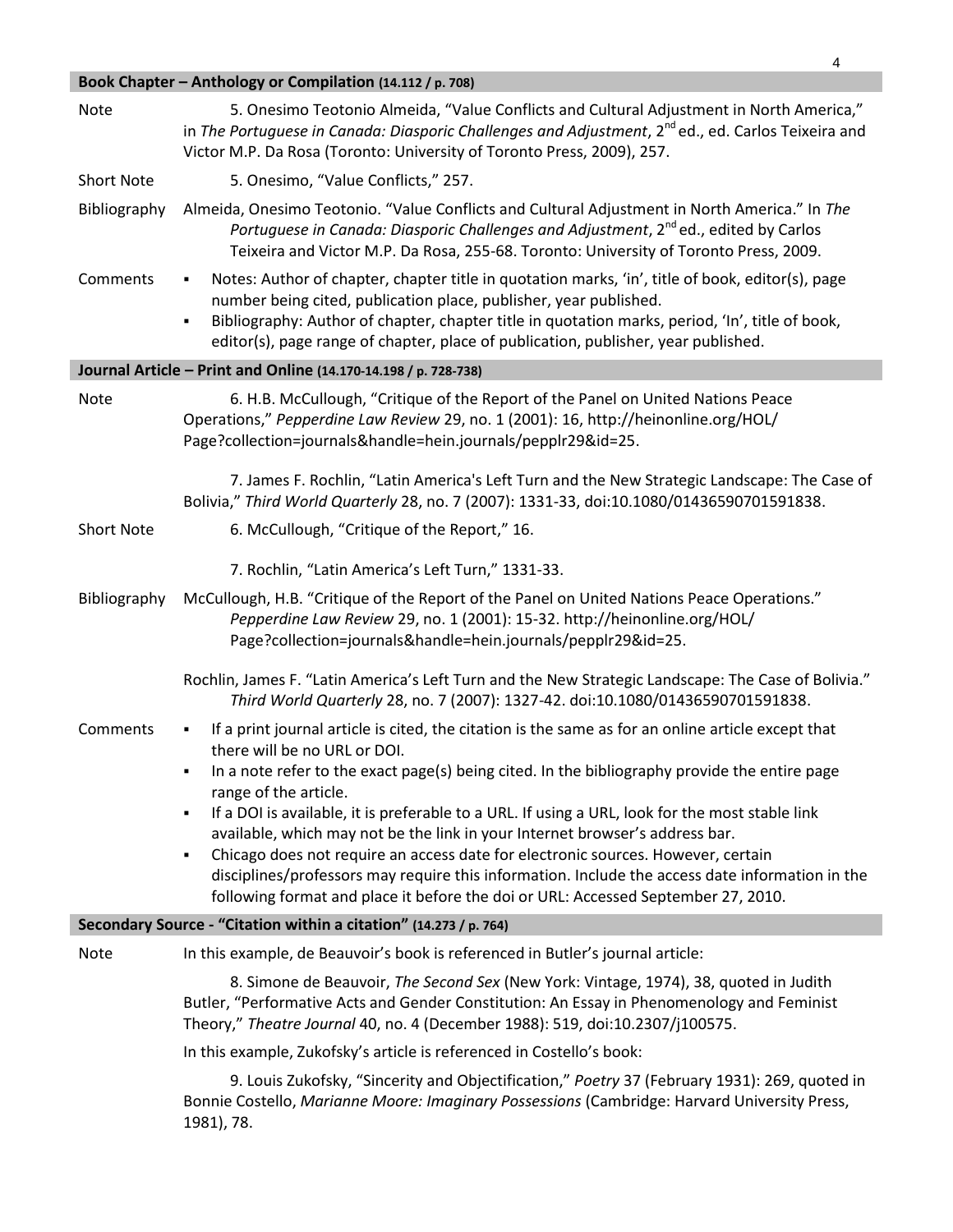| Bibliography      | 5<br>de Beauvoir, Simone. The Second Sex. New York: Vintage, 1974. Quoted in Judith Butler.<br>"Performative Acts and Gender Constitution: An Essay in Phenomenology and Feminist<br>Theory," Theatre Journal 40, no. 4 (December 1988): 519-31. doi:10.2307/j100575.                                                                                                                                                                                                                                                                                                                                                                                                                                                                                                                                                                                                                                         |
|-------------------|---------------------------------------------------------------------------------------------------------------------------------------------------------------------------------------------------------------------------------------------------------------------------------------------------------------------------------------------------------------------------------------------------------------------------------------------------------------------------------------------------------------------------------------------------------------------------------------------------------------------------------------------------------------------------------------------------------------------------------------------------------------------------------------------------------------------------------------------------------------------------------------------------------------|
|                   | Zukofsky, Louis. "Sincerity and Objectification," Poetry 37 (February 1931): 269. Quoted in Bonnie<br>Costello, Marianne Moore: Imaginary Possessions. Cambridge: Harvard University Press,<br>1981.                                                                                                                                                                                                                                                                                                                                                                                                                                                                                                                                                                                                                                                                                                          |
| Comments          | Chicago generally discourages secondary citations as the author is "expected to have examined<br>٠<br>the works they cite."<br>A short note example is not provided, as secondary sources should be cited fully in notes.<br>٠                                                                                                                                                                                                                                                                                                                                                                                                                                                                                                                                                                                                                                                                                |
|                   | Encyclopedia / Dictionary Entry - Online and Print (14.247-14.248 / p. 755-756)                                                                                                                                                                                                                                                                                                                                                                                                                                                                                                                                                                                                                                                                                                                                                                                                                               |
| <b>Note</b>       | 10. Oxford English Dictionary, s.v. "power", accessed May 30, 2011,<br>http://dictionary.oed.com/.                                                                                                                                                                                                                                                                                                                                                                                                                                                                                                                                                                                                                                                                                                                                                                                                            |
|                   | 11. Encyclopedia of Homelessness, s.v. "Canada," by Gerald Daly, accessed November 17,<br>2010, http://go.galegroup.com/ps/i.do?id=GALE CX3452400028&v=2.1&u=ubcolumbia⁢=r&p=<br>GVRL&sw=w.                                                                                                                                                                                                                                                                                                                                                                                                                                                                                                                                                                                                                                                                                                                   |
|                   | 12. Oxford English Dictionary, 2nd ed., s.v. "beautiful."                                                                                                                                                                                                                                                                                                                                                                                                                                                                                                                                                                                                                                                                                                                                                                                                                                                     |
|                   | 13. Encyclopedia of the Age of Imperialism, by Carl Cavanagh Hodge, (Westport, CT:<br>Greenwood Press, 2008), s.v. "Dost Muhammad Khan (1793-1863)."                                                                                                                                                                                                                                                                                                                                                                                                                                                                                                                                                                                                                                                                                                                                                          |
| <b>Short Note</b> | 10. Oxford English Dictionary, s.v. "power."                                                                                                                                                                                                                                                                                                                                                                                                                                                                                                                                                                                                                                                                                                                                                                                                                                                                  |
|                   | 11. Encyclopedia of Homelessness, s.v. "Canada."                                                                                                                                                                                                                                                                                                                                                                                                                                                                                                                                                                                                                                                                                                                                                                                                                                                              |
| Bibliography      | Daly, Gerald. "Canada." In Encyclopedia of Homelessness, edited by David Levinson. Thousand<br>Oaks, CA: Sage Reference, 2004. Accessed November 17, 2010. http://go.galegroup.com/ps/<br>i.do?id=GALE 5DVM&v=2.1&u=ubcolumbia⁢=aboutBook&p=GVRL&sw=w.                                                                                                                                                                                                                                                                                                                                                                                                                                                                                                                                                                                                                                                        |
|                   | Hodge, Carl Cavanagh. "Dost Muhammad Khan (1793-1863)." In Encyclopedia of the Age of<br>Imperialism, edited by Carl Cavanagh Hodge. Westport, CT: Greenwood Press, 2008.                                                                                                                                                                                                                                                                                                                                                                                                                                                                                                                                                                                                                                                                                                                                     |
| Comments          | Well-known reference works are usually cited only in notes and not the bibliography. In a note,<br>٠<br>the edition is specified but not the publication details (See examples: #10 and 12). Reference<br>works that are not well known are cited in both places (See examples: #11 and 13).<br>Online reference works are subject to continuous updates. As such, Chicago recommends<br>٠<br>always including an access date in addition to the DOI or URL.<br>A DOI is preferred for online works. If there is no DOI, include the full stable URL.<br>٠<br>The abbreviation 's.v.' (sub verbo, Latin for "under the word") is used in works arranged by<br>٠<br>alphabetical order instead of volume or page number. Place 's.v' in front of the entry/word<br>that you are citing.<br>In notes: the abbreviation 's.v.' is placed near the beginning of an online citation and near the<br>$\blacksquare$ |
|                   | end of a print citation (See examples: #11 and #13).                                                                                                                                                                                                                                                                                                                                                                                                                                                                                                                                                                                                                                                                                                                                                                                                                                                          |
|                   | Magazine Article - Online and Print (14.199-14.202 / p. 738-739)                                                                                                                                                                                                                                                                                                                                                                                                                                                                                                                                                                                                                                                                                                                                                                                                                                              |
| Note              | 14. Erin Biba, "Amber Ale: Brewing Beer from 45-Million-Year-Old Yeast," Wired Magazine,<br>August 17, 2009, http://www.wired.com/science/discoveries/magazine/17-<br>08/ff_primordial_yeast.                                                                                                                                                                                                                                                                                                                                                                                                                                                                                                                                                                                                                                                                                                                 |
| <b>Short Note</b> | 15. Timothy Taylor, "Showdown on Scott Road," The Walrus, September 2009, 30.<br>14. Biba, "Amber Ale."                                                                                                                                                                                                                                                                                                                                                                                                                                                                                                                                                                                                                                                                                                                                                                                                       |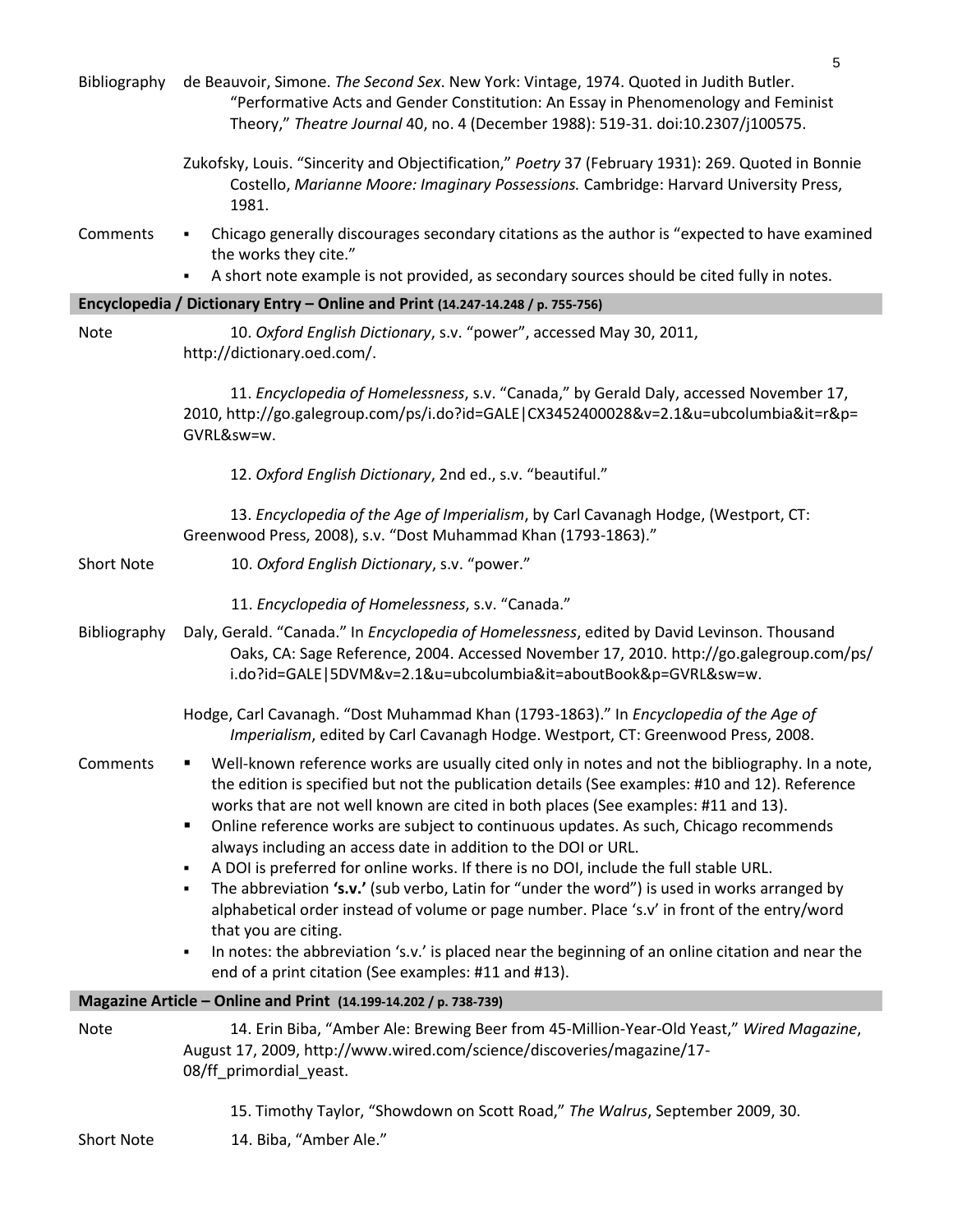|                   | 15. Taylor, "Showdown on Scott," 30.                                                                                                                                                                                                                                                                                                                                                                                                                                                                                                                                                                                  |
|-------------------|-----------------------------------------------------------------------------------------------------------------------------------------------------------------------------------------------------------------------------------------------------------------------------------------------------------------------------------------------------------------------------------------------------------------------------------------------------------------------------------------------------------------------------------------------------------------------------------------------------------------------|
| Bibliography      | Biba, Erin. "Amber Ale: Brewing Beer from 45-Million-Year-Old Yeast." Wired Magazine, August 17,<br>2009. http://www.wired.com/science/discoveries/magazine/17-8/ff_primordial_yeast.                                                                                                                                                                                                                                                                                                                                                                                                                                 |
|                   | Taylor, Timothy. "Showdown on Scott Road." The Walrus, September 2009, 30-37.                                                                                                                                                                                                                                                                                                                                                                                                                                                                                                                                         |
| Comments          | If a print magazine article is cited, the citation is the same as for an online article except that<br>٠<br>there will be no URL or DOI.<br>Chicago does not require an access date for electronic sources. However, certain<br>$\blacksquare$<br>disciplines/professors may require this information. See the Journal Article example in this<br>guide for details on where to place the access date and DOI or URL.<br>• Weekly or monthly magazines are cited by date only, not by volume/issue number.<br>A DOI is preferred for online works. If there is no DOI, include the full stable URL.<br>$\blacksquare$ |
|                   | Newspaper Article - Online and Print (14.203-14.213 / p. 739-742)                                                                                                                                                                                                                                                                                                                                                                                                                                                                                                                                                     |
| Note              | 16. Globe and Mail, "The End of the Beginning," August 24, 2009,<br>http://proquest.umi.com/pqdweb?did=1843066511&sid=1&Fmt=3&clientId=6993&RQT=309&VN<br>ame=PQD                                                                                                                                                                                                                                                                                                                                                                                                                                                     |
|                   | 17. Jason Luciw, "UBCO Continues to Evolve," Kelowna Capital News, August 23, 2009,<br>http://proquest.umi.com/pqdweb?did=1843074861&sid=1&Fmt=3&clientId=6993&<br>RQT=309&VName=PQD.                                                                                                                                                                                                                                                                                                                                                                                                                                 |
| <b>Short Note</b> | 16. Globe and Mail, "End of the Beginning."                                                                                                                                                                                                                                                                                                                                                                                                                                                                                                                                                                           |
|                   | 17. Luciw, "UBCO Continues."                                                                                                                                                                                                                                                                                                                                                                                                                                                                                                                                                                                          |
| Bibliography      | Globe and Mail. "The End of the Beginning." August 24, 2009, http://proquest.umi.com/<br>pqdweb?did=1843066511&sid=1&Fmt=3&clientId=6993&RQT=309&VName=PQD                                                                                                                                                                                                                                                                                                                                                                                                                                                            |
|                   | Luciw, Jason. "UBCO Continues to Evolve." Kelowna Capital News, August 23, 2009.<br>http://proquest.umi.com/pqdweb?did=1843074861&sid=1&Fmt=3&clientId=6993&RQT=30<br>9&VName=PQD.                                                                                                                                                                                                                                                                                                                                                                                                                                    |
| Comments          | Citations for print and online newspapers are identical except for the addition of the URL in the<br>٠<br>citation of an online paper.<br>Newspapers are produced in many editions and formats and page numbers are not required.<br>If no author is listed, the newspaper title should be used in its place (See example #17).<br>Chicago does not require an access date for electronic sources. However, certain<br>٠<br>disciplines/professors may require this information. Include the access date information in the<br>following format and place it before the URL: Accessed September 27, 2010.             |
|                   | Thesis / Dissertation (14.224 / p. 746-747)                                                                                                                                                                                                                                                                                                                                                                                                                                                                                                                                                                           |
| Note              | 18. Stanley Arthur Copp, "Similkameen Archeology (1993-2004)" (PhD diss. Simon Fraser<br>University, 2006), 302-10, ProQuest (AAT NR29354).                                                                                                                                                                                                                                                                                                                                                                                                                                                                           |
|                   | 19. Vida Yakong, "Rural Ghanaian Women's Experience of Seeking Reproductive Health<br>Care" (master's thesis, University of British Columbia, 2008, 27, http://hdl.handle.net/2429/3805.                                                                                                                                                                                                                                                                                                                                                                                                                              |
| <b>Short Note</b> | 18. Copp, "Similkameen," 302-10.                                                                                                                                                                                                                                                                                                                                                                                                                                                                                                                                                                                      |
|                   | 19. Yakong, "Rural Ghanaian," 27-29.                                                                                                                                                                                                                                                                                                                                                                                                                                                                                                                                                                                  |
| Bibliography      | Copp, Stanley Arthur. "Similkameen Archeology (1993-2004)." PhD diss., Simon Fraser University,<br>2006. ProQuest (AAT NR29354).                                                                                                                                                                                                                                                                                                                                                                                                                                                                                      |

6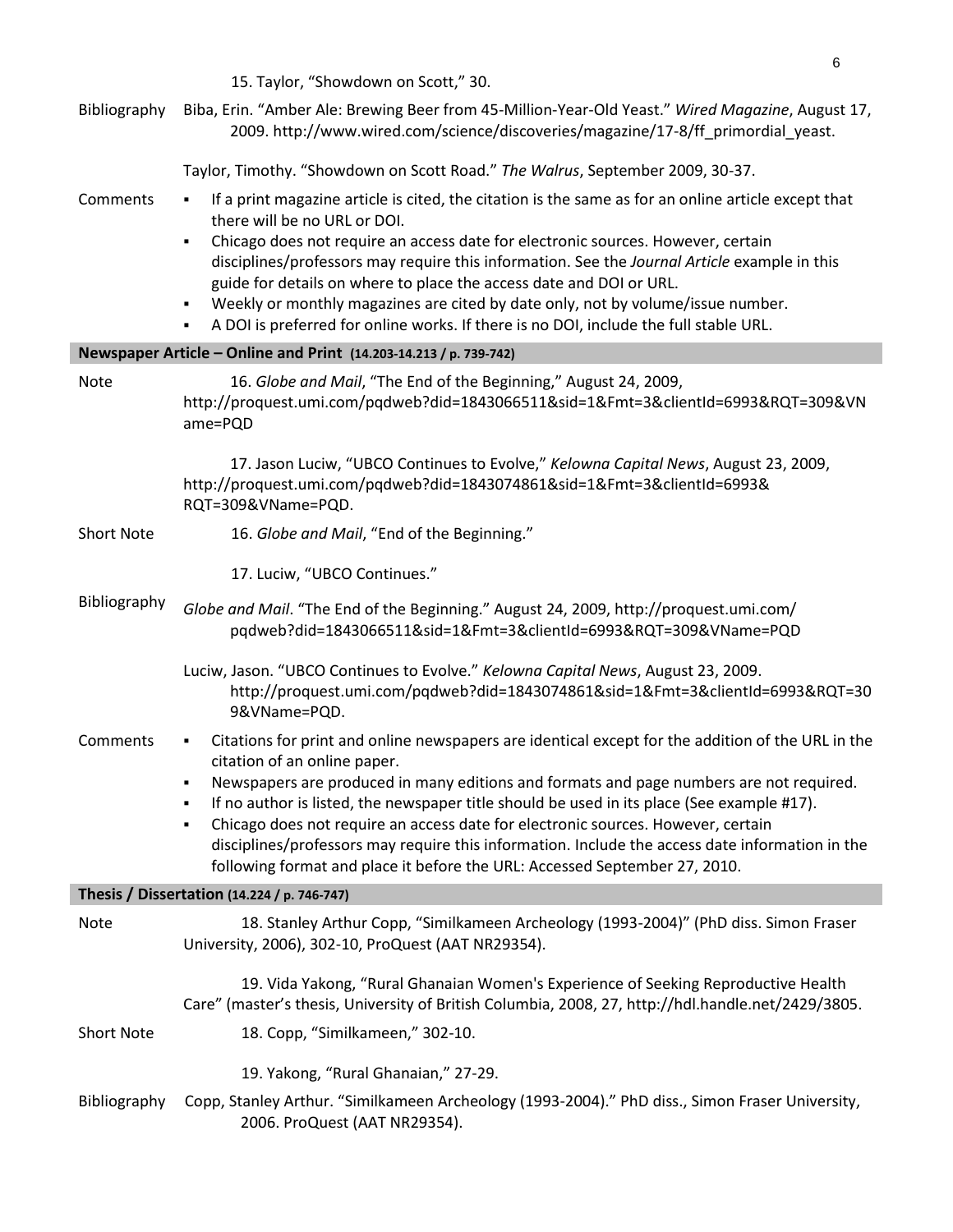Yakong, Vida. "Rural Ghanaian Women's Experience of Seeking Reproductive Health Care." Master's thesis, University of British Columbia, 2008. http://hdl.handle.net/2429/3805.

Comments For dissertations on microfilm see 14.120. For published abstracts of dissertations see 14.197.

#### **Film / Film Scene / Online Video (14.279 / p. 768-769)**

Note 20. "Fallacies of Hope," *Civilization*, directed by Michael Gill, narrated by Kenneth Clark (London: BBC, 1996), streaming video, http://whiv.alexanderstreet.com/view/883243.

> 21. *Genocide in Me*, directed by Araz Artinian (Montreal: InformAction/Twenty Voices, 2005), DVD.

22. "Great Plains," *Planet Earth*, narrated by David Attenborough (London: BBC, 2006), DVD.

23. Hans Rosling. "Hans Rosling Shows the Best Stats You've Ever Seen," TED video, 19:53, filmed February 2006, posted June 2006, http://www.ted.com/talks/ hans\_rosling\_shows\_the\_best\_stats\_you\_ve\_ever\_seen.html.

24. "UBC Okanagan Creative Studies," YouTube video, 3:02, posted by "TheQueenOfDiamonds," November 4, 2008, http://www.youtube.com/watch?v=GlQPvududgM.

Bibliography "Fallacies of Hope." *Civilization*. Directed by Michael Gill, narrated by Kenneth Clark. London: BBC, 1996. Streaming video. http://whiv.alexanderstreet.com/view/883243.

*Genocide in Me*. DVD. Directed by Araz Artinian. Montreal: InformAction/Twenty Voices, 2005.

"Great Plains." *Planet Earth*. DVD. Narrated by David Attenborough. London: BBC, 2006.

Rosling, Hans. "Hans Rosling Shows the Best Stats You've Ever Seen." Filmed February 2006. TED video, 19:53. Posted June 2006. http://www.ted.com/talks/ hans rosling shows the best stats you ve ever seen.html.

- "UBC Okanagan Creative Studies." YouTube video, 3:02. Posted by "TheQueenOfDiamonds," November 4, 2008. http://www.youtube.com/watch?v=GlQPvududgM.
- 
- Comments Indexed scenes are treated as chapters and cited by title or number (See Examples #21 & 24).
	- For online multimedia, if no date can be determined from the source, include the date the material was last accessed.
	- If the online version is a reproduction of an original performance, include the information about the original performance as well as online access (See p. 769 for examples).
	- Providing a link to an online video is not sufficient; provide as full a citation as possible.
	- A short note example is not provided, as multimedia should be cited fully in notes.

#### **Website (14.243-14.246 / p. 752-754)**

Note 25. "Guide to Copyrights," Canadian Intellectual Property Office, last modified September 20, 2009, accessed May 25, 2011, http://www.ic.gc.ca/eic/site/cipointernetinternetopic.nsf/eng/ h\_wr02281.html.

> 26. Barack Obama's Facebook page, accessed November 22, 2010, http://www.facebook.com/barackobama.

27. Jack Layton, "My Commitment to You: Leadership You Can Trust To Give Your Family a Break," New Democratic Party of Canada, accessed April 17, 2011, http://www.ndp.ca/platform.

Bibliography "Guide to Copyrights." Canadian Intellectual Property Office. Last modified September 20, 2009. Accessed May 25, 2011. http://www.ic.gc.ca/eic/site/cipointernetinternetopic.nsf/eng/ h\_wr02281.html.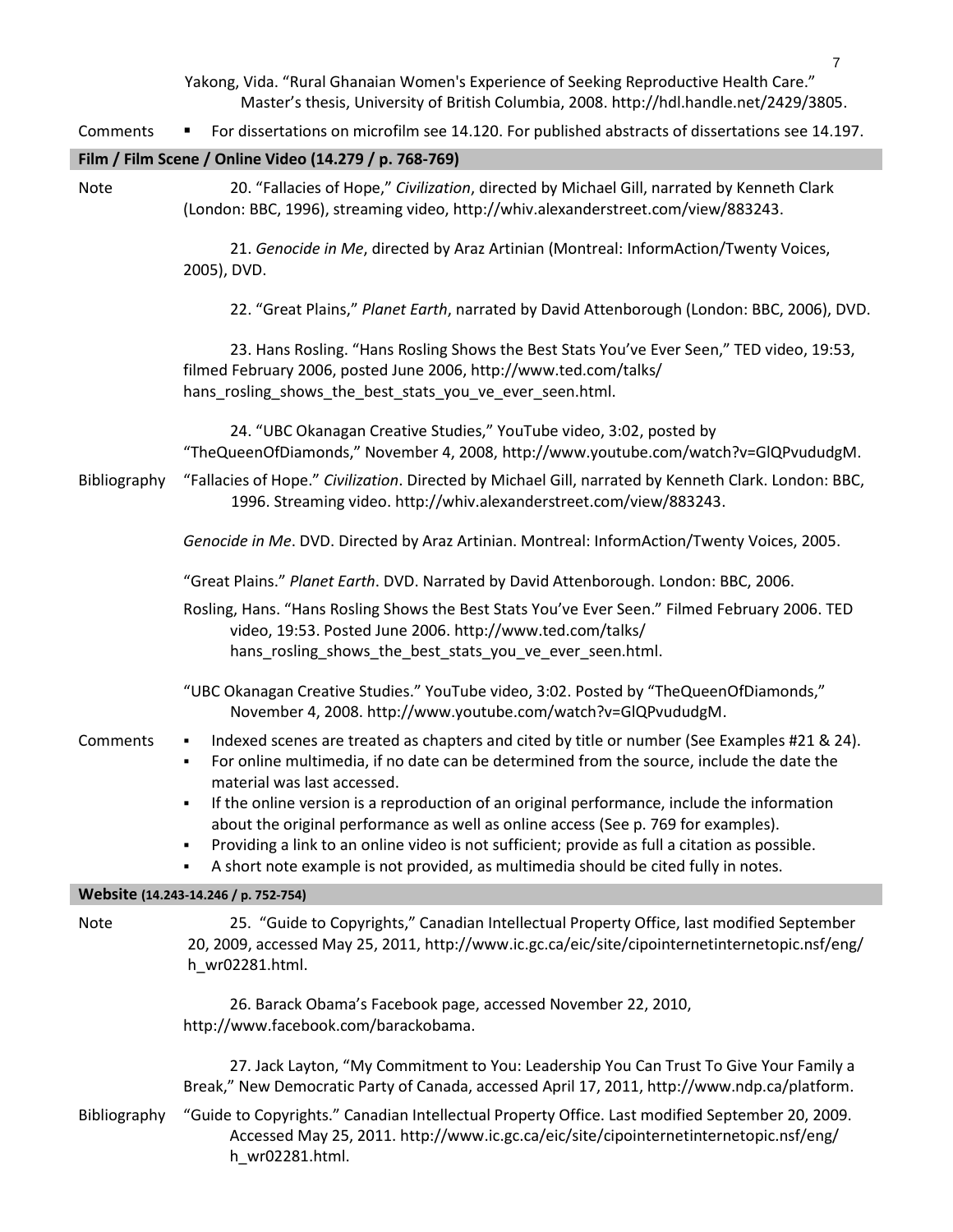|                      | Barack Obama's Facebook page. Accessed November 22, 2010. http://www.facebook.com/<br>barackobama.                                                                                                                                                                                                                                                                                                                                                                                                                                                                                                                                                                                                                                                                                                                  |
|----------------------|---------------------------------------------------------------------------------------------------------------------------------------------------------------------------------------------------------------------------------------------------------------------------------------------------------------------------------------------------------------------------------------------------------------------------------------------------------------------------------------------------------------------------------------------------------------------------------------------------------------------------------------------------------------------------------------------------------------------------------------------------------------------------------------------------------------------|
|                      | Layton, Jack. "My Commitment to You: Leadership You Can Trust To Give Your Family a Break."<br>New Democratic Party of Canada. Accessed April 17, 2011. http://www.ndp.ca/platform.                                                                                                                                                                                                                                                                                                                                                                                                                                                                                                                                                                                                                                 |
| Comments             | All attempts should be made to include the following: title of webpage, author of content,<br>٠<br>owner or sponsor of website, and the URL. If available, include the publication date. If no date<br>is available or if content is likely to change, include the access date.<br>Chicago prefers for website references to be cited in notes. Discipline/Professor preferences<br>٠<br>may vary and bibliography examples have been provided.<br>Include the date the website was last modified/revised, if that is provided on the website (See<br>٠<br>example #25). If the last modified date is not provided, use the access date (See example #26).<br>A short note example is not provided, as websites should be cited fully in notes and in the<br>٠<br>bibliography if required by discipline/professor. |
|                      | Images / Illustrations / Figures / Tables / Artwork (14.165 / p. 726 & 14.280 / p. 768-769)                                                                                                                                                                                                                                                                                                                                                                                                                                                                                                                                                                                                                                                                                                                         |
| Note                 | 28. Adam Jones, "Detail of Grave of Oskar Schindler - Old City - Jerusalem - Israel,"<br>photograph, 2011, http://www.flickr.com/photos/adam_jones/5676115255/.                                                                                                                                                                                                                                                                                                                                                                                                                                                                                                                                                                                                                                                     |
|                      | 29. "A Patagonian Wigwam," print, 1869, reprinted from The Illustrated London News, Mid-<br>Manhattan Library, http://digitalgallery.nypl.org/nypldigital/id?807422.                                                                                                                                                                                                                                                                                                                                                                                                                                                                                                                                                                                                                                                |
|                      | 30. Salvador Dali, "The Persistence of Memory," painting, 1931, Museum of Modern Art,<br>http://library.artstor.org.                                                                                                                                                                                                                                                                                                                                                                                                                                                                                                                                                                                                                                                                                                |
| <b>Short Note</b>    | 28. Jones, "Grave of Oskar Schindler," photograph.                                                                                                                                                                                                                                                                                                                                                                                                                                                                                                                                                                                                                                                                                                                                                                  |
|                      | 29. "A Patagonian Wigwam," print.                                                                                                                                                                                                                                                                                                                                                                                                                                                                                                                                                                                                                                                                                                                                                                                   |
|                      | 30. Dali, "The Persistence of Memory," painting.                                                                                                                                                                                                                                                                                                                                                                                                                                                                                                                                                                                                                                                                                                                                                                    |
| Bibliography         | Jones, Adam. "Detail of Grave of Oskar Schindler - Old City - Jerusalem - Israel." Photograph. 2011.<br>http://www.flickr.com/photos/adam_jones/5676115255/.                                                                                                                                                                                                                                                                                                                                                                                                                                                                                                                                                                                                                                                        |
|                      | "A Patagonian Wigwam." Print. 1869. Reprinted from The Illustrated London News. Mid-Manhattan<br>Library. http://digitalgallery.nypl.org/nypldigital/id?807422. [**file under P in bibliography]                                                                                                                                                                                                                                                                                                                                                                                                                                                                                                                                                                                                                    |
|                      | Dali, Salvador. "The Persistence of Memory." Painting. 1931. Museum of Modern Art.<br>http://library.artstor.org.                                                                                                                                                                                                                                                                                                                                                                                                                                                                                                                                                                                                                                                                                                   |
| Comments             | Basic elements of "image" citation: Name of performer, artist, creator, author, "Title of Work,"<br>indication of format/medium, running time (if applicable), publication date, URL or DOI.<br>Citations to works published previously should also include the original citation information.<br>٠<br>The following words can be used to represent various "images" - cartoon, drawing, figure,<br>٠<br>graph, map, painting, photograph, portrait, table.<br>If using Google Images or a similar website, click through to the original location of the image<br>٠<br>and create your citation based on that source.                                                                                                                                                                                              |
|                      | Providing a link to an online image is not sufficient; provide as full a citation as possible.<br>٠                                                                                                                                                                                                                                                                                                                                                                                                                                                                                                                                                                                                                                                                                                                 |
|                      | E-mail Correspondence (14.222 / p. 745-746)                                                                                                                                                                                                                                                                                                                                                                                                                                                                                                                                                                                                                                                                                                                                                                         |
| Note<br>Bibliography | 31. Jan Gattrell, e-mail message to author, June 21, 2011.<br>Not applicable.<br>٠                                                                                                                                                                                                                                                                                                                                                                                                                                                                                                                                                                                                                                                                                                                                  |
| Comments             | References to conversations (in person, by letter, by e-mail) are generally referenced in text<br>٠                                                                                                                                                                                                                                                                                                                                                                                                                                                                                                                                                                                                                                                                                                                 |
|                      | and in notes and are rarely included in the bibliography. For electronic mailing lists see 14.223.                                                                                                                                                                                                                                                                                                                                                                                                                                                                                                                                                                                                                                                                                                                  |

A short note example is not provided, as e-mail should be cited fully in notes.